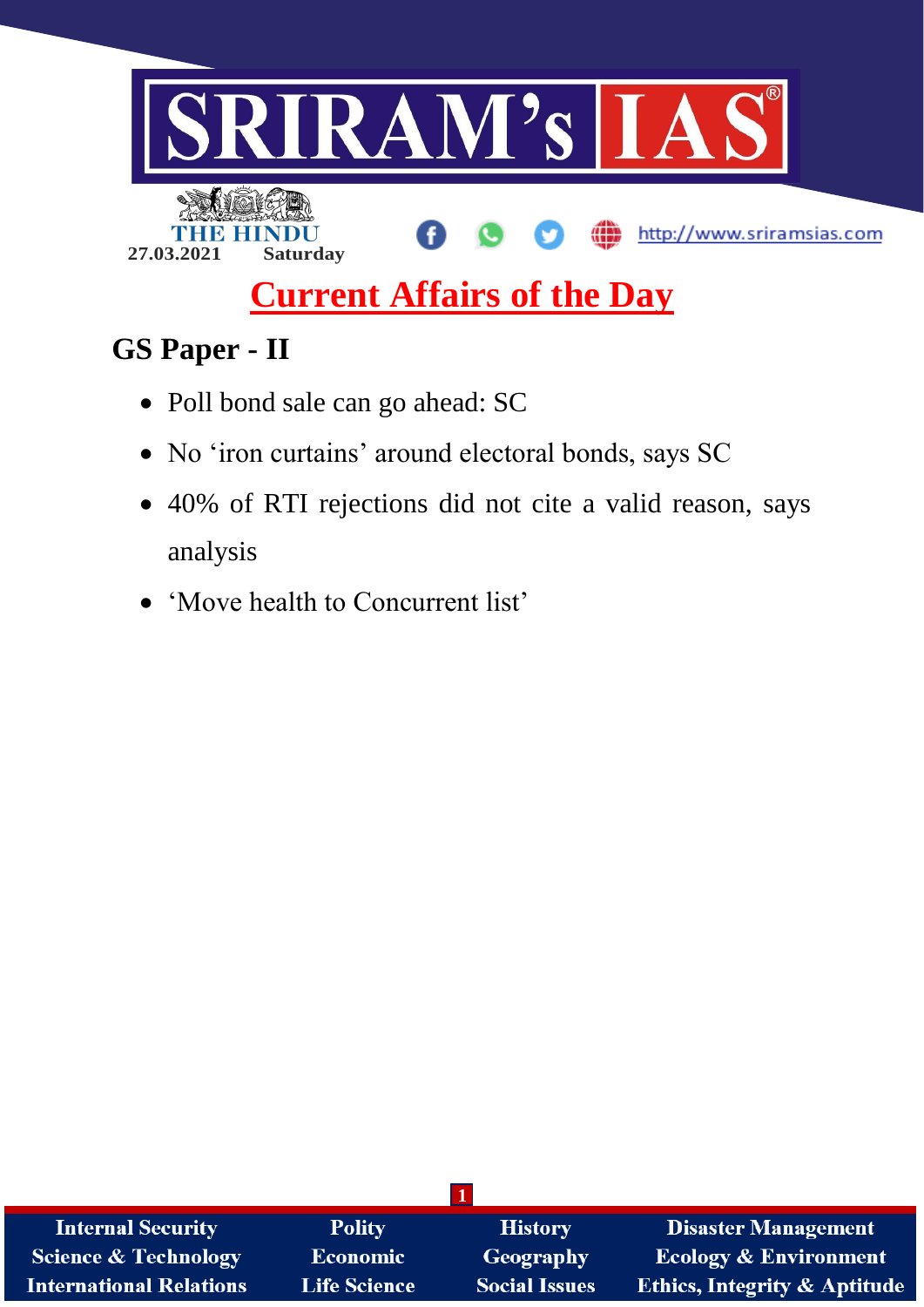

THE HINDU **27.03.2021 Saturday**



http://www.sriramsias.com

### **Poll bond sale can go ahead: SC**

The Supreme Court refused to stay the sale of electoral bonds prior to the Assembly elections in crucial states such as West Bengal and Tamil Nadu.

#### **Highlights:**

The judgment came on an urgent application moved by an NGO, Association for Democratic Reforms, represented by advocate Prashant Bhushan, to stay the sale of the bonds

| <b>Bond matters</b>                                                                       | Some charges against electoral<br>bonds and the SC's response                                                               |  |
|-------------------------------------------------------------------------------------------|-----------------------------------------------------------------------------------------------------------------------------|--|
| <b>Anonymity of</b><br><b>buyers</b>                                                      | The scheme provides anonymity, but<br>ensures that everything happens<br>only through banking channels                      |  |
| <b>Corporate houses</b><br>can finance political<br>parties                               | Anyone buying bonds will have to<br>fulfil KYC norms. The money spent<br>will reflect in the expense sheets of<br>a company |  |
| <b>Foreign corporate</b><br>houses can buy<br>bonds and influence<br>electoral politics   | Bonds can be purchased only by a<br>person who is a citizen of India or<br>incorporated or established<br>in India          |  |
| <b>Bonds bought with</b><br>white money can be<br>re-purchased with<br><b>black money</b> | Bonds are<br>not tradeable<br>11111                                                                                         |  |

scheduled between April 1 and 10.

#### **'Serious apprehension'**

- 1. The NGO voiced serious apprehension that the sale of bonds before the elections would "further increase illegal and illicit funding of political parties through shell companies".
- 2. The court agreed that the scheme protects the identity of purchasers of electoral bonds in a cloak of anonymity, but highlighted that such purchases happened only through regular banking channels. The State Bank of India would eventually know the identity of the buyer.
- 3. While the identity of the purchaser of the bond is withheld, it is ensured that unidentified/unidentifiable persons cannot purchase the bonds and give them to the political parties.
- 4. Under Clause 7 of the scheme, buyers have to apply in the prescribed form, either physically or online, disclosing their particulars.
- 5. The court rubbished the charge of electoral bonds facilitating anonymous and hefty donations from corporate houses to political parties. Anyone buying bonds would have to fulfil KYC (Know Your Customer) norms, the court said.

| <b>Internal Security</b>        | <b>Polity</b>       | <b>History</b>       | <b>Disaster Management</b>              |
|---------------------------------|---------------------|----------------------|-----------------------------------------|
| <b>Science &amp; Technology</b> | <b>Economic</b>     | Geography            | <b>Ecology &amp; Environment</b>        |
| <b>International Relations</b>  | <b>Life Science</b> | <b>Social Issues</b> | <b>Ethics, Integrity &amp; Aptitude</b> |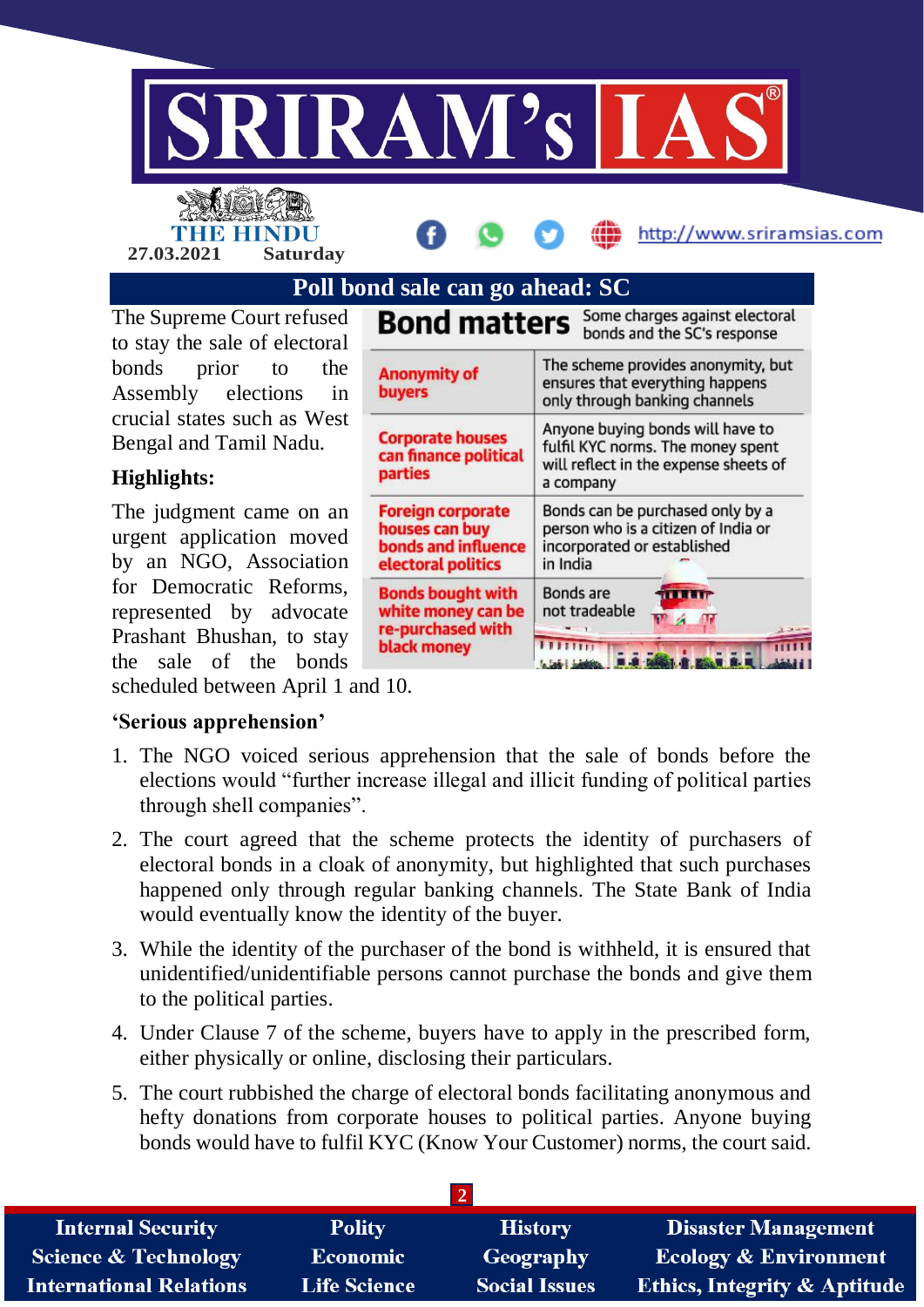

6. The court debunked fears that electoral bonds would help foreign corporate houses influence domestic electoral politics. It said the bonds could be purchased only by a person who was a citizen of India or incorporated or established in India.

#### **No 'iron curtains' around electoral bonds, says SC**

A "little effort" will go a long way in piercing the veil of secrecy about electoral bonds, the Supreme Court said in an order on Friday.

#### **Iron Curtain**

"All that is required is a little more effort to cull out such information from both sides (purchaser of bond and political party) and do some 'match the following'. Therefore, it is not as though the operations under the scheme are behind iron curtains incapable of being pierced," the court said.

#### **Apprehensions allayed**

- 1. The court dealt with apprehensions that corporate houses, domestic and foreign, could anonymously contribute hefty amounts to parties and have a stranglehold over electoral politics.
- 2. The court said money spent by companies could be easily traced online on the website of the Ministry of Corporate Affairs. They can also be obtained in physical form from the Registrar of Companies upon payment of a prescribed fee.
- 3. Since the scheme mandates political parties to file an audited statement of accounts and also since the Companies Act requires financial statements of registered companies to be filed with the Registrar of Companies, the purchase as well as encashment of the bonds, happening only through banking channels, is always reflected in documents that eventually come to the public domain.

| <b>Internal Security</b>        | <b>Polity</b>       | <b>History</b>       | Disaster Management                     |
|---------------------------------|---------------------|----------------------|-----------------------------------------|
| <b>Science &amp; Technology</b> | <b>Economic</b>     | Geography            | <b>Ecology &amp; Environment</b>        |
| <b>International Relations</b>  | <b>Life Science</b> | <b>Social Issues</b> | <b>Ethics, Integrity &amp; Aptitude</b> |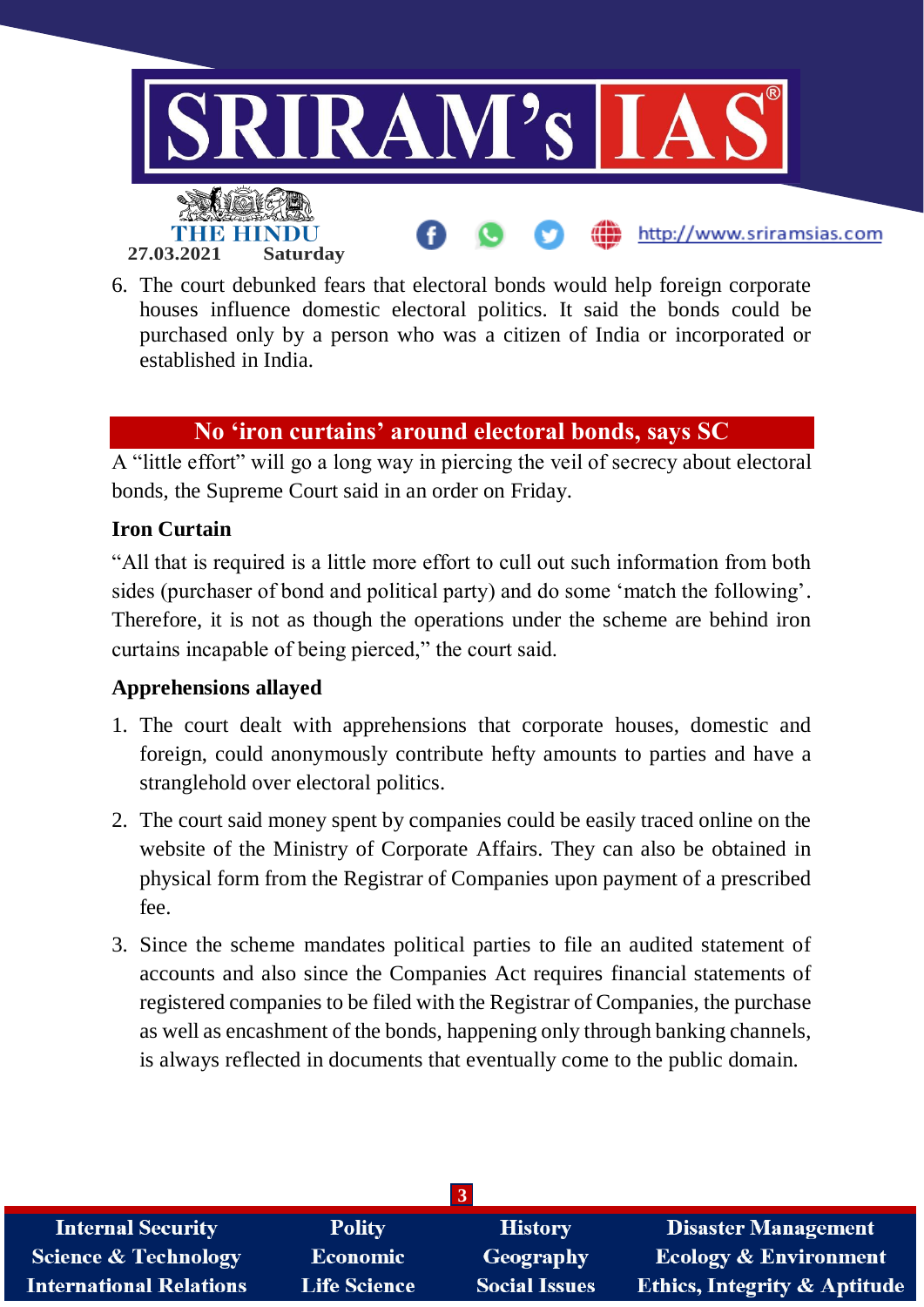

**40% of RTI rejections did not cite a valid reason, says analysis**



rejections did not include any valid reason, as they did not invoke one of the permissible exemption clauses in the RTI Act, according to an analysis of report data. This includes 90% of rejections by the Prime Minister's Office.

#### **Highlights:**

- 1. Public authorities under the Central government received 13.7 lakh RTI requests in 2019-20, out of which 58,634 were rejected for various reasons. Rejection rates have fallen since the 13.9% rate in 2005-06, and have been steadily trending downwards since the 8.4% spike in 2014-15. In 2019-20, they hit their lowest level so far.
- 2. The RTI Act allows public authorities to reject RTI requests on a number of grounds, ranging from information that would endanger life and safety to that which involves irrelevant personal information, Cabinet papers, foreign governments, copyrights, or sovereignty, security and intelligence matters. Public authorities are expected to cite the relevant clause of the Act to invoke the exemption.
- 3. In 38.7% of rejections in 2019-20, however, public authorities failed to cite these permissible exemption clauses and were classified under the 'Others' category in the CIC data. This is an increase from the 33% seen the previous year.

| <b>Internal Security</b>        | <b>Polity</b>       | <b>History</b>       | <b>Disaster Management</b>              |
|---------------------------------|---------------------|----------------------|-----------------------------------------|
| <b>Science &amp; Technology</b> | <b>Economic</b>     | Geography            | <b>Ecology &amp; Environment</b>        |
| <b>International Relations</b>  | <b>Life Science</b> | <b>Social Issues</b> | <b>Ethics, Integrity &amp; Aptitude</b> |